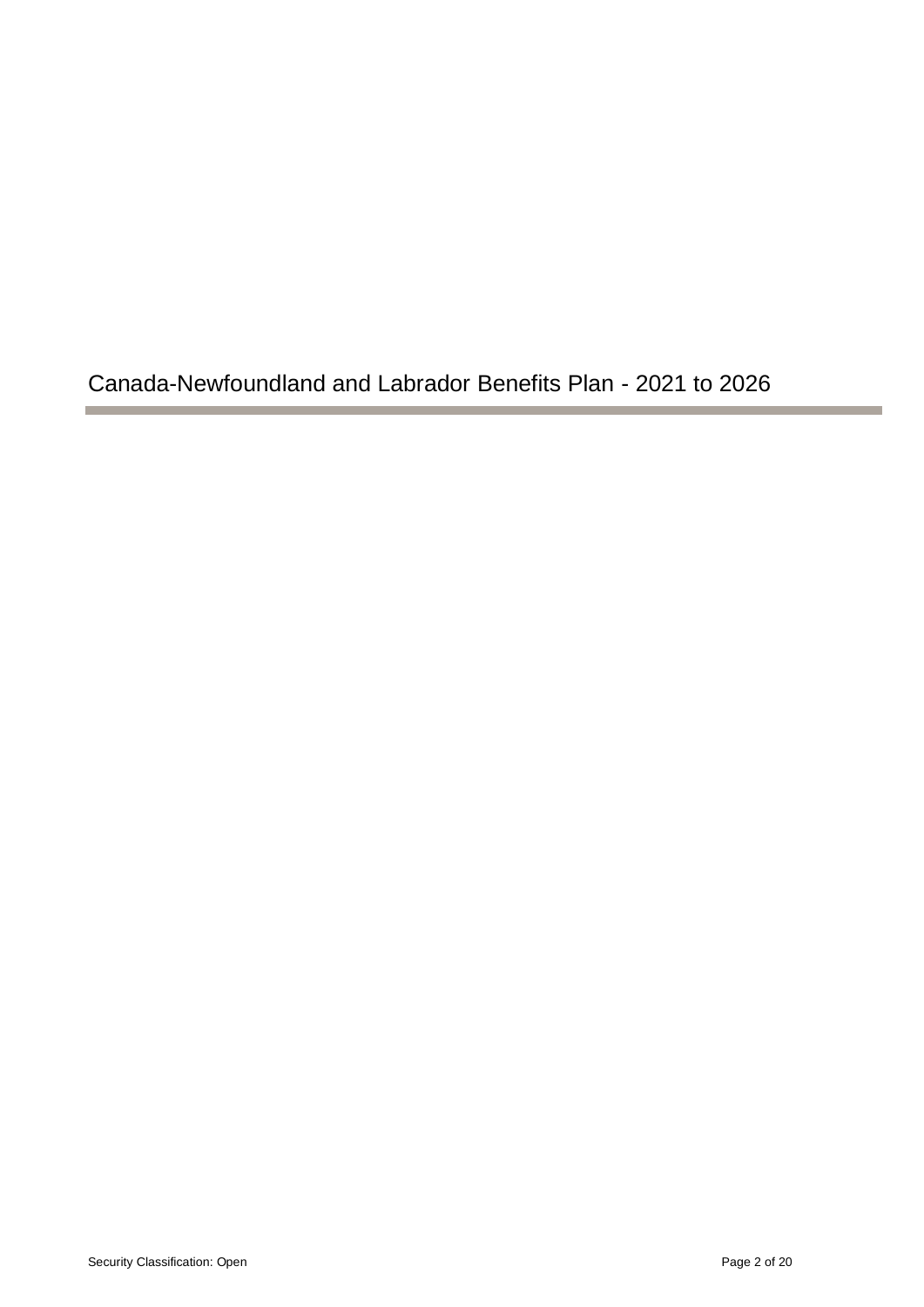# **Table of Contents**

| 1              |       |  |  |  |  |  |
|----------------|-------|--|--|--|--|--|
| $\overline{2}$ |       |  |  |  |  |  |
| 3              |       |  |  |  |  |  |
|                | 3.1   |  |  |  |  |  |
| 4              |       |  |  |  |  |  |
| 5              |       |  |  |  |  |  |
|                | 5.1   |  |  |  |  |  |
| 6              |       |  |  |  |  |  |
|                | 6.1   |  |  |  |  |  |
|                | 6.2   |  |  |  |  |  |
|                | 6.3   |  |  |  |  |  |
|                | 6.3.1 |  |  |  |  |  |
|                | 6.3.2 |  |  |  |  |  |
|                | 6.3.3 |  |  |  |  |  |
|                | 6.3.4 |  |  |  |  |  |
|                | 6.4   |  |  |  |  |  |
|                | 6.4.1 |  |  |  |  |  |
|                | 6.4.2 |  |  |  |  |  |
| $\overline{7}$ |       |  |  |  |  |  |
| 8              |       |  |  |  |  |  |
| 9              |       |  |  |  |  |  |
| 10             |       |  |  |  |  |  |
| 11             |       |  |  |  |  |  |
|                | 11.1  |  |  |  |  |  |
| 12             |       |  |  |  |  |  |
|                | 12.1  |  |  |  |  |  |
|                | 12.2  |  |  |  |  |  |
|                | 12.3  |  |  |  |  |  |
|                | 12.4  |  |  |  |  |  |
|                | 12.5  |  |  |  |  |  |
|                |       |  |  |  |  |  |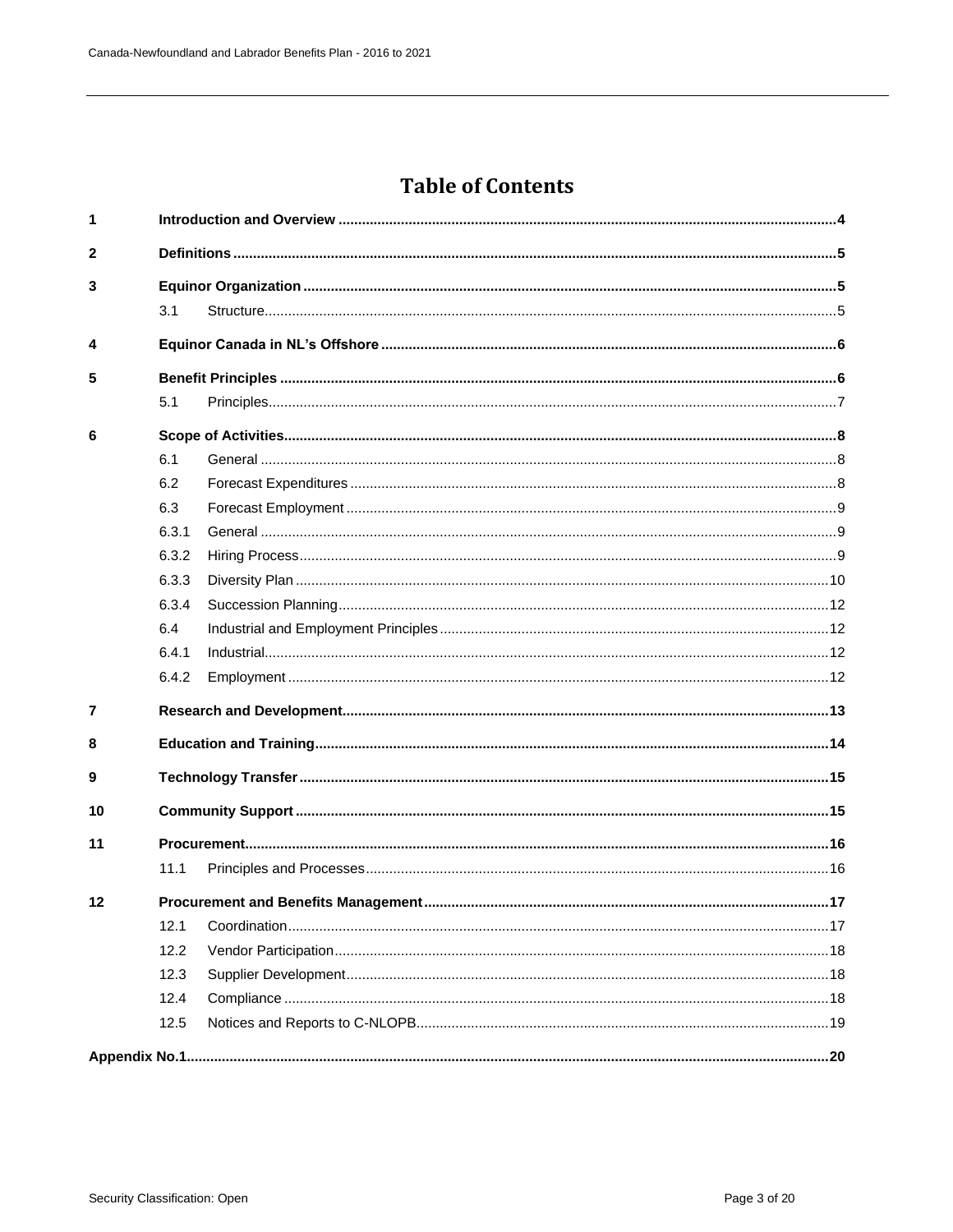# <span id="page-2-0"></span>**1 Introduction and Overview**

Equinor Canada Limited's ("ECL") predecessor company, Statoil Canada Limited, established an exploration and pre-development Benefits Plan in March 2016, which expired March 31, 2021.

Contained herein is the Benefits Plan for exploration and pre-development activities conducted by ECL in the offshore Newfoundland and Labrador region for the period ending March 31, 2026.

This Benefits Plan is submitted to the Canada-Newfoundland and Labrador Offshore Petroleum Board (C-NLOPB) by ECL in relation to activities undertaken by ECL as Operator of its exploration licences (ELs) and Significant Discovery Licences (SDLs) as well as to other exploration and pre-development activities that may be conducted by ECL as Operator on new lands resulting from a Call for Bids or the acquisition of lands from other operators.

Depending upon exploration success, pre-development activities, including feasibility studies, front-end engineering studies, and other specialized studies, that occur prior to the approval of a Benefits Plan for a field development may be required pursuant to this Benefits Plan.

Activities, if any, undertaken on ECL lands by other operators on behalf of ECL shall be conducted pursuant to such other operator's approved Benefits Plan. Contracts for goods and services acquired by ECL pursuant to this plan will contain a right of assignment clause in order to facilitate shared services with other operators.

ECL supports providing opportunities to Canada and in particular Newfoundland and Labrador. Consistent with the Atlantic Accord and associated Acts, full and fair opportunity to participate on a competitive basis will be provided for Canadian-Newfoundland and Labrador personnel and companies to participate in the supply of goods and services. In addition, ECL will give first consideration to personnel, support, and other services that can be provided from within Newfoundland and Labrador and to goods manufactured in Newfoundland and Labrador, where such goods and services are competitive in terms of fair market price, quality, and delivery. ECL is committed to the industrial and employment benefits objectives of the Act and will adhere to the principles in support of those objectives in the manner described in this Benefits Plan.

This Benefits Plan has been prepared in accordance with the Canada-Newfoundland Atlantic Accord Implementation Act (Act) and C-NLOPB Benefits Plan Guidelines (Draft), dated January 2016.

This Benefits Plan is based on the definition and calculation of benefits in accordance with Canadian General Standards Board standard CAN2-147.3-82.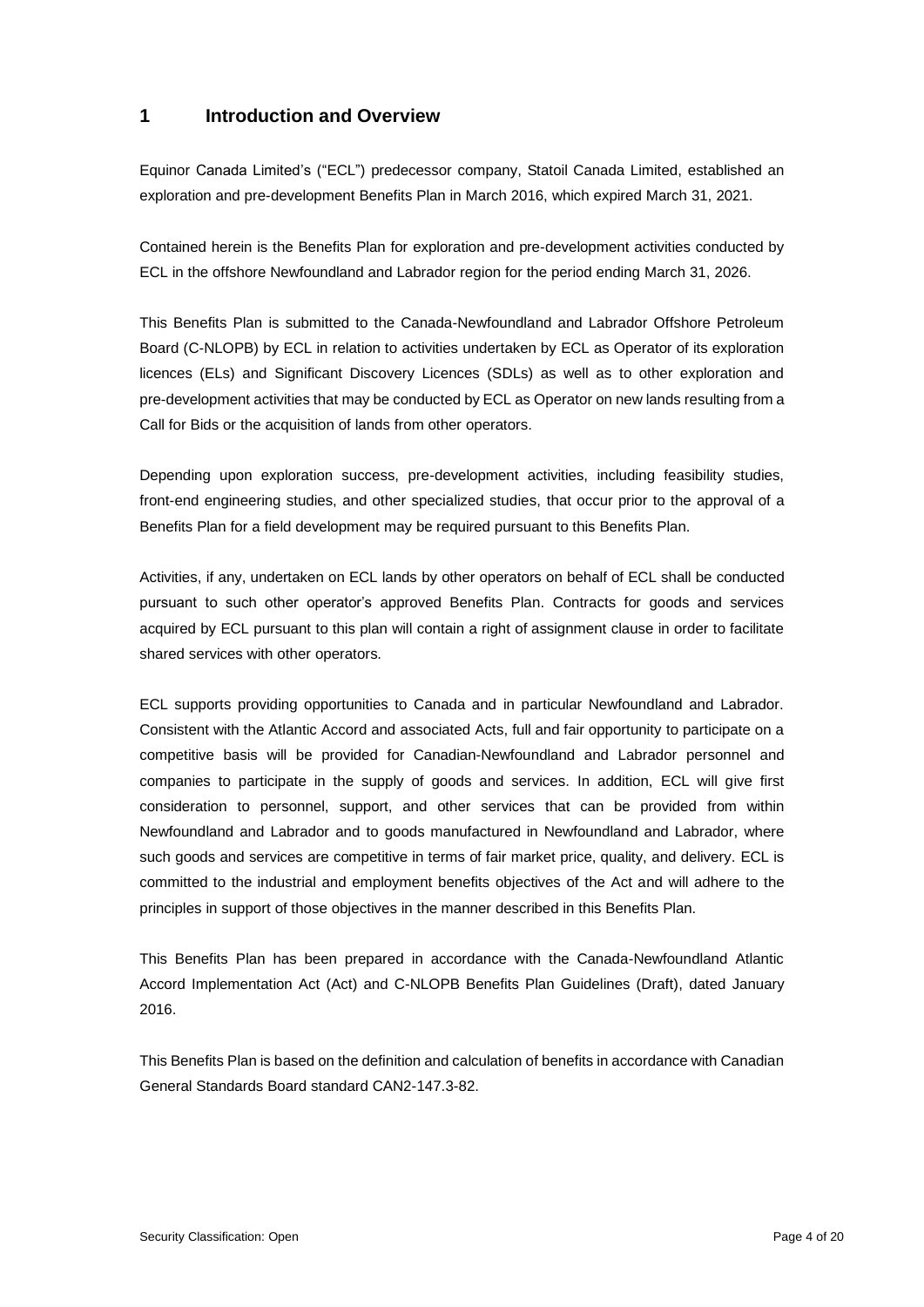# <span id="page-3-0"></span>**2 Definitions**

<span id="page-3-1"></span>

| <b>C-NLOPB:</b> | Canada-Newfoundland and Labrador Offshore Petroleum Board             |  |  |  |
|-----------------|-----------------------------------------------------------------------|--|--|--|
| NL:             | Newfoundland and Labrador                                             |  |  |  |
| Plan:           | Canada-Newfoundland and Labrador Benefits Plan for Exploration and    |  |  |  |
|                 | Pre-Development Activities Offshore Newfoundland and Labrador between |  |  |  |
|                 | Equinor Canada Inc. and the C-NLOPB dated January 2021                |  |  |  |
| ECL:            | Equinor Canada Ltd.                                                   |  |  |  |

# **3 Equinor Organization**

ECL Equinor Canada is legally represented as a subsidiary company of Equinor International BV with the official company name of Equinor Canada Ltd. The company was established in Canada by Norsk Hydro in 1997 and has operated in Canada as follows:

- 1997 to September 30, 2007: Norsk Hydro Canada Oil & Gas Inc. (NHCOG)
- October 1, 2007 to January 2, 2008: StatoilHydro Canada Exploration & Production Inc.
- January 3, 2008 to November 2, 2009: StatoilHydro Canada Ltd.
- November 2, 2009 to May 14, 2018: Statoil Canada Ltd.
- May 15, 2018 to Present: Equinor Canada Ltd.

<span id="page-3-2"></span>ECL has interests in the Hibernia (5%), Hibernia Southern Extension (9%), Terra Nova (15%), and the Hebron (9%) projects. ECL is an operator of and joint interest holder in exploration and significant discovery licences offshore Newfoundland and Labrador (NL); a non-operator joint interest holder in exploration, significant discovery and production licences offshore NL; and an operator and joint interest holder in exploration licences offshore Nova Scotia and facilitates trading of crude oil and liquids.

#### **3.1 Structure**

ECL has had offices in Calgary and in St. John's since 1996 and 1997 respectively, however in December 2020, ECL has closed its Calgary office. The office consolidation has resulted in the relocation of Canada's exploration and business support services teams from Calgary to the country office in St. John's. The Canada office in St. John's manages ECL's Offshore Newfoundland operations and is led by the Country Manager, who resides in the Province.

To support future offshore operations and growth plans, staffing will be supplemented by direct-hire employees and consultants on an as-required basis for execution of exploration and pre-development activities. For technical and corporate expertise, activity will be supported through Equinor ASA on an as-needed basis. At the time of writing, the Canadian office address is as follows:

2 Steers Cove, Level 3 Cormack Building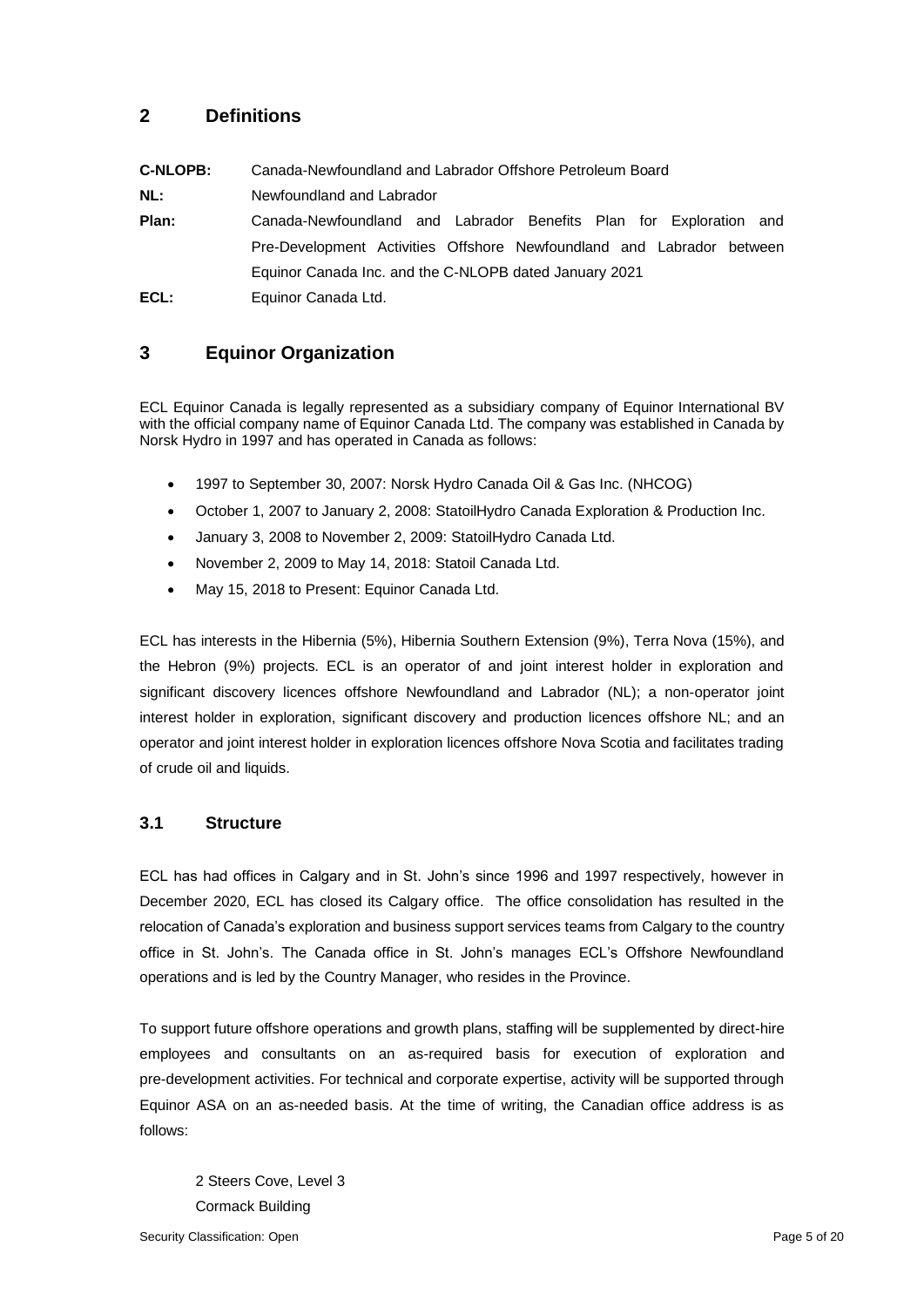St. John's, Newfoundland and Labrador A1C 6J5 Phone: 709-726-9091 Fax: 709-726-9053

<span id="page-4-0"></span>For the most accurate office location information use the office finder at: <https://www.equinor.com/en/where-we-are/canada.html>

## **4 Equinor Canada in NL's Offshore**

ECL has more than 20 years' experience in the region, through its exploration programs and ownership position in three producing fields. Aside from supporting partner operated licenses (POLs), ECL undertook the following offshore programs covered - under the 2016 – 2021 Benefits Plan:



Through all activities, ECL has maintained a good understanding of the significant skill and industrial base that exists in the Province. ECL has, and will continue, to demonstrate a strong commitment to local content and Canada-Newfoundland and Labrador Benefits.

<span id="page-4-1"></span>ECL continues to believe that Newfoundland and Labrador has the right to be the principal beneficiary of the oil and gas resources off its shores and plan to uphold commitments regarding employment, procurement and supplier development, research and development, education and training, technology transfer, and diversity. ECL will continue to monitor and report against these commitments in line with Appendix A, Section 8 of the draft guidelines.

# **5 Benefit Principles**

The Canada-Newfoundland and Labrador Offshore Petroleum Board (C-NLOPB) is the joint federal-provincial agency responsible for regulation of the Newfoundland and Labrador (NL) offshore oil and gas industry. An important focus of the C-NLOPB is with respect to industrial and employment benefits associated with offshore activity in accordance with the Canada-Newfoundland Atlantic Accord Implementation Act (Act) and C-NLOPB draft guidelines dated January 2016. Objectives of those guidelines include the following:

- Communicating requirements for goods and services to the local supply community
- Providing full and fair opportunity to Canadian workers and suppliers
- Conducting of a fair and transparent tendering process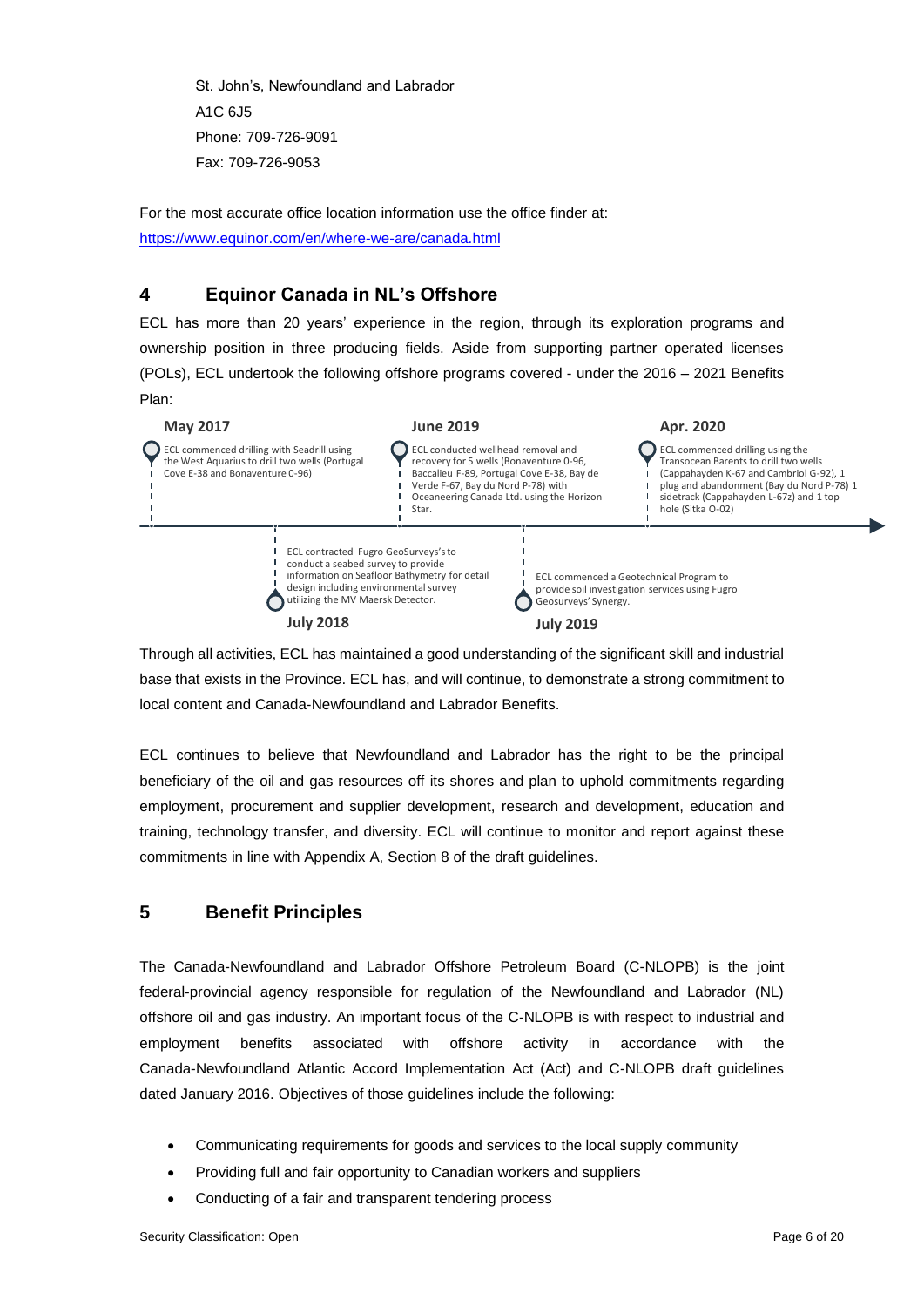- <span id="page-5-0"></span>• Extending first consideration to Newfoundland and Labrador workers and suppliers
- Regular monitoring and reporting of local benefit

#### **5.1 Principles**

ECL will continue to adhere to the following principles in the manner described in the Benefits Plan:

- 1. Maintain a local office in Newfoundland and Labrador with appropriate resources and decision-making ability.
- 2. Provide full and fair opportunity to suppliers and service providers in Newfoundland and Labrador and elsewhere in Canada to participate on a competitive basis in the supply of goods and services. ECL may also choose to limit bids to suppliers from the Province, if competitive capacity exists in the Province.
- 3. Provide employment opportunities for qualified persons in Newfoundland and Labrador and elsewhere in Canada.
- 4. Give first consideration to workers, suppliers, and service providers in Newfoundland and Labrador.
- 5. Support research and development and education and training in Newfoundland and Labrador, technology transfer, and supplier-development initiatives to enhance local capabilities to support offshore development.
- 6. Enhance diversity in the workforce.
- 7. Communicate requirements for goods and services to the local supply community in a timely manner.
- 8. Select suppliers of goods and services based on total best overall value based on consideration of commercial, economic, schedule, quality and technical matters, assurance of supply, local content, and the preservation of the health and safety of personnel and protection of the environment.
- 9. Conduct a procurement process that is fair, objective, accountable, consistent, and transparent.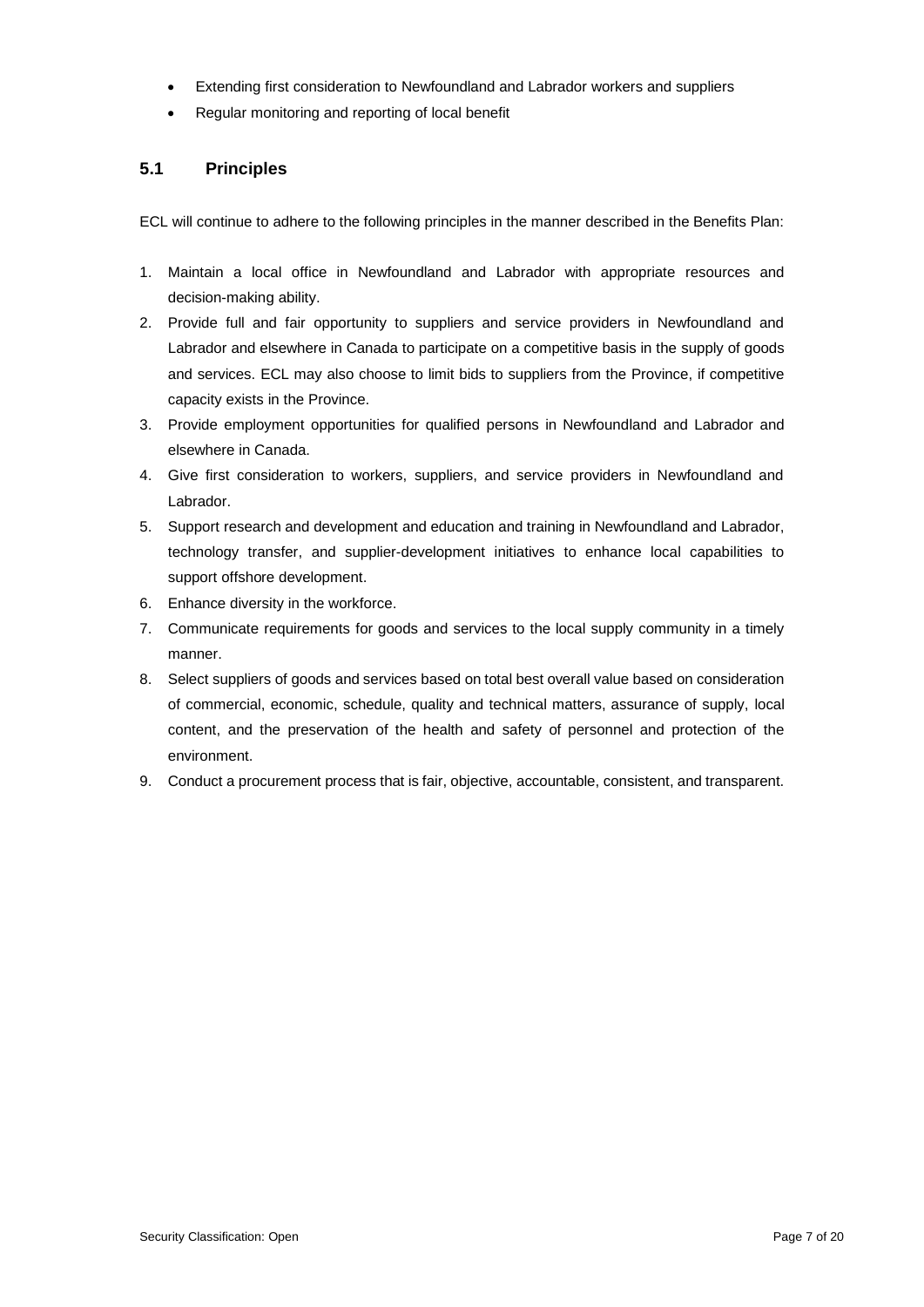# <span id="page-6-1"></span><span id="page-6-0"></span>**6 Scope of Activities**

#### **6.1 General**

In the period 2021-2025, ECL intends to drill wells and to conduct associated offshore wellsite surveys and seismic 3D acquisitions (see Figure 1, below). ECL recently completed an extensive (~200 day) exploration program in 2020 in the Flemish Pass which resulted in 2 discoveries, the drilling of a sidetrack (Cappahayden) and the commencement of a 3<sup>rd</sup> exploration well with the drilling of the Sitka top hole on EL 1156. Based on the results of the 2020 campaign, 2 applications for the declaration of significant discoveries are being prepared for Cappahayden and Cambriol. In parallel, ECL is preparing for the next drilling campaign in 2022 to complete the drilling of Sitka, and 1 - 2 additional wells. With further exploration success, appraisal wells could be drilled on yet-to-be granted SDL's. Prospects on other licences (including potential future licenses) may also be drilled under this Benefits Plan, and additional services and activities, including seismic programs, may also be required.

<span id="page-6-2"></span>Pre-development scope through the validity period of this plan could include engineering and contracting activity, authorized field operations programs (surveys), and studies (pre-FEED and FEED) to support a potential development. Development activity including installation of seabed infrastructure, development wells, and facility scope would be conducted pursuant to a Benefits Plan that would be filed in support of an eventual proposed development.

### **6.2 Forecast Expenditures**

Approximately fifty packages of goods and services are required for an exploration well. Total approximate budget is in the order of CAD \$50 to \$200 million per well. ECL will provide a Benefits Plan supplement with all new authorization requests, including details on the offshore activity as well as expected expenditures, procurement activities, and employment.

There are some contracts that a Drilling Contractor will be responsible for in order to maintain the operation of the rig. These could include contracts such as catering, ship chandler services, repairs to the rig, etc. ECL actively seeks to collaborate with contractors that have experience working in offshore Newfoundland who understand and value the spirit of the Atlantic Accord. However, regardless of local experience ECL ensures all contractors are bound to the provisions which require that full, fair, and first opportunity must be provided to Newfoundland and Labrador capable residents and competitive companies for the provision of goods and services. Cascading of these provisions, and the obligation to report and monitor against them, are outlined in a Canada-Newfoundland and Labrador Benefits Appendix (as amended from time to time) which is included in our official agreements.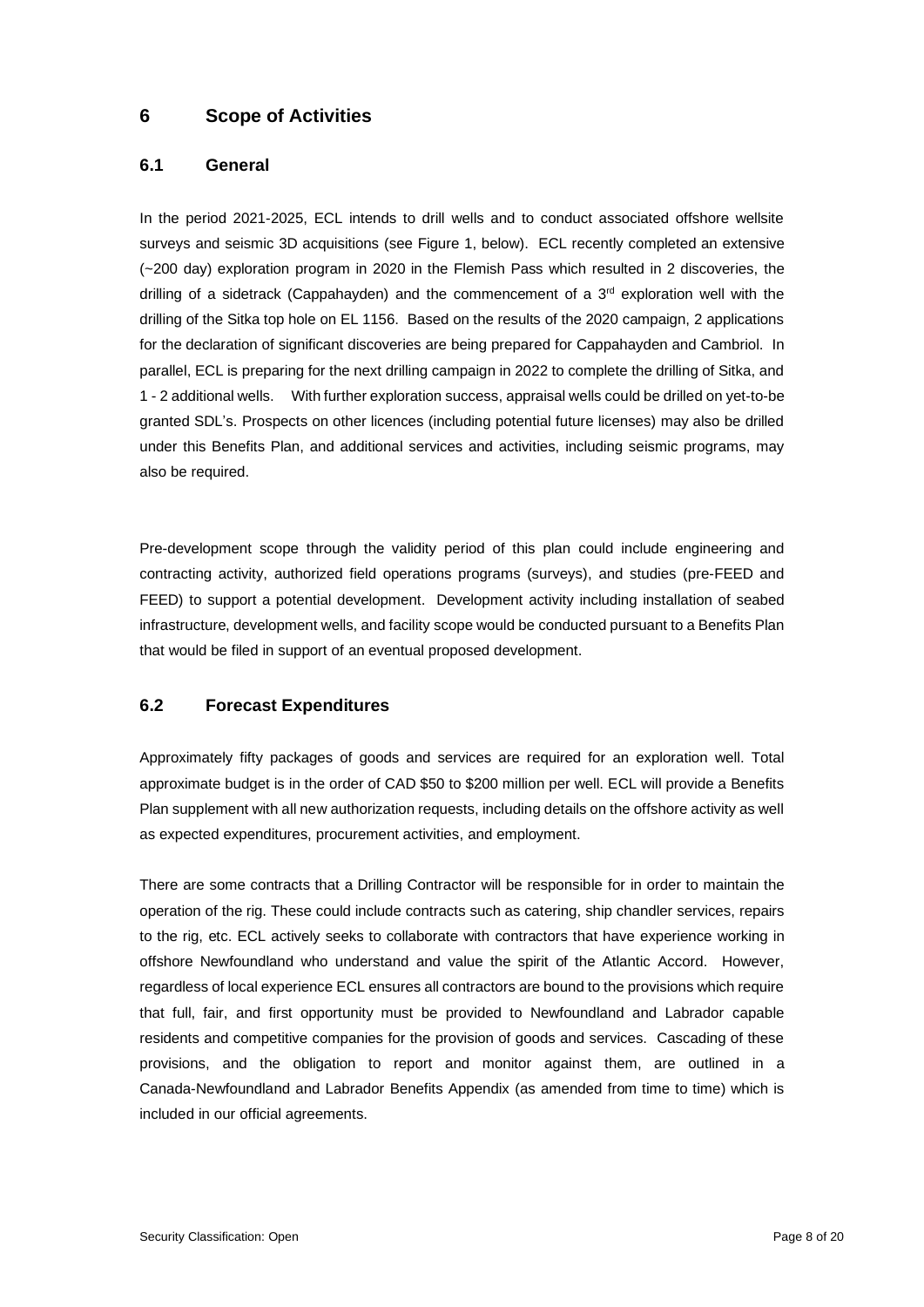## <span id="page-7-1"></span><span id="page-7-0"></span>**6.3 Forecast Employment**

## *6.3.1 General*

Current staffing in ECL's St. John's office focuses on two main business areas: the management of non-operated oil production and the activities associated with exploration operations and pre-development activities scheduled for 2021 to 2026. To support forecasted offshore operations, existing staffing will be supplemented by the addition of individuals with specialized skills to meet business requirements. Should business needs change substantially during the term of this plan, a revised plan will be submitted. In all cases, changes in staffing will be dynamic and responsive to the planned scope and duration of activities.

Estimated employment requirements of ECL and its service providers over the duration of the Benefits Plan, which will vary based on the level of exploration operations and pre-development activity, are summarized in the table below.

<span id="page-7-2"></span>

| <b>Category</b>                       | <b>Number of Persons</b> |              |
|---------------------------------------|--------------------------|--------------|
|                                       | <b>Per Shift</b>         | <b>Total</b> |
| Drilling rig                          | $100 - 120$              | $200 - 240$  |
| Drilling and support services         | $30 - 40$                | $60 - 80$    |
| Vessels, helicopters, logistics       | $30 - 45$                | $60 - 90$    |
| Equinor management and administration | n/a                      | $50 - 70$    |

## *6.3.2 Hiring Process*

ECL employs a dynamic staffing methodology to ensure it has the skilled workforce it needs to advance its business. This ensures a timely response to changing business priorities and workforce demands. Committed to the 'First Consideration' principle of the Atlantic Accord, ECL manages its requirements through a combination of internal deployment as well as internal and external posting of positions using the following steps:

- 1. Identify requirement and associated skills
- 2. Develop job description
- 3. Determine whether requirements dictate the need for contractual, temporary or full-time permanent personnel
- 4. Identify potential internal candidates consistent with First Consideration principles
- 5. When internal redeployment is not viable, identify external candidates by means of public local recruiting efforts
- 6. When external candidates are required, ECL will provide full and fair opportunity and will extend first consideration to qualified residents in the Province.
- 7. Proceed with recruitment and hiring

ECL will expect its suppliers and service providers to follow similar processes to maximize opportunities for local workers with respect to ECL activities. This includes collecting a crewing roster for all applicable rig(s) and vessel(s) and optimizing NL crew members by ensuring first consideration to qualified NL residents.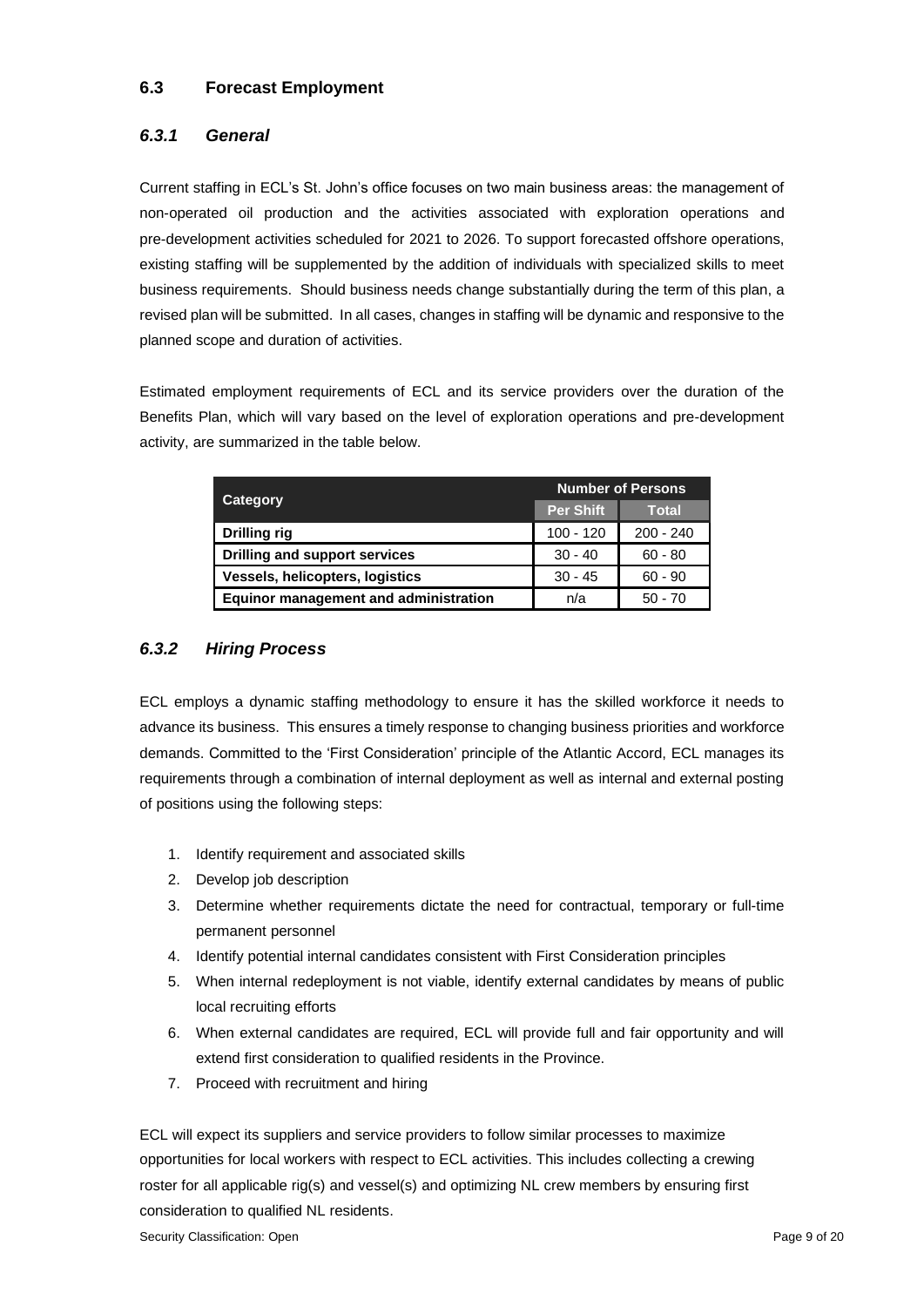## <span id="page-8-0"></span>*6.3.3 Diversity Plan*

At ECL, our success depends on thousands of individuals working together and the people enable the company to meet challenges and deliver on promises. Skills and personal commitment, as well as effective leadership, are needed to achieve ECL's goals. The unique relationship between ECL and our personnel is based on clear expectations, mutual respect and trust. ECL works to provide an environment where all employees feel included and valued, and where they can bring their whole selves to work. ECL understands that companies with diverse and inclusive teams often outperform their peers financially, increase innovation, improve performance and drive long-term value creation. This mindset starts at the top of the organization and ECL has taken action to promote a diverse and inclusive culture within. ECL's long-term diversity goals include strengthening the diversity of our leadership, as well as building on our inclusive working environment.

Throughout our exploration activities, ECL will ensure a diverse and inclusive workplace. This will be done by managing diversity and inclusion, proper administration of our recruitment and selection process, creating a respectful workplace, ensuring business access, and through our community outreach.

#### *Management of Diversity and Inclusion*

The Country Manager will promote accountability and responsibility for gender equity, diversity and inclusion. The Country Manager will be supported by senior personnel in Procurement (including Industrial Benefits), People and Leadership and, and Communications. The ECL team will continue to strive for continuous improvement and cascade corporate initiatives throughout the supply chain and through the development of further initiatives, including:

- Ensure early consultation with contractors and sub-contractors to ensure their understanding and compliances with the diversity and inclusion obligations set forth in this plan;
- Contractually commit main contractors to nominate a person with decision-making authority to be responsible and accountable for the implementation of D&I initiatives and the monitoring and reporting against them; and,
- Provide diversity, inclusion, cultural sensitivity, mental health first aid and any other related training during operations should a gap be identified by the person.

#### *Recruitment and Selection*

ECL is committed to the principle of fair representation of the designated target groups, as defined by the federal Employment Equity Act (women, Indigenous Peoples, members of visible minorities, and persons with disabilities), at all levels of the organization. We will continue to seek opportunities to facilitate the full participation of under-represented designated groups at all levels of the organization. The main priority to achieving this is by eliminating biases in processes and policies such as recruitment and deployment. In 2018, Equinor ASA launched mitigating unconscious bias training for all leadership teams and employees throughout the organization. Other initiatives to help facilitate an equitable recruitment and selection process include:

• Including active and encouraging equity opportunity statements in project job opportunity postings;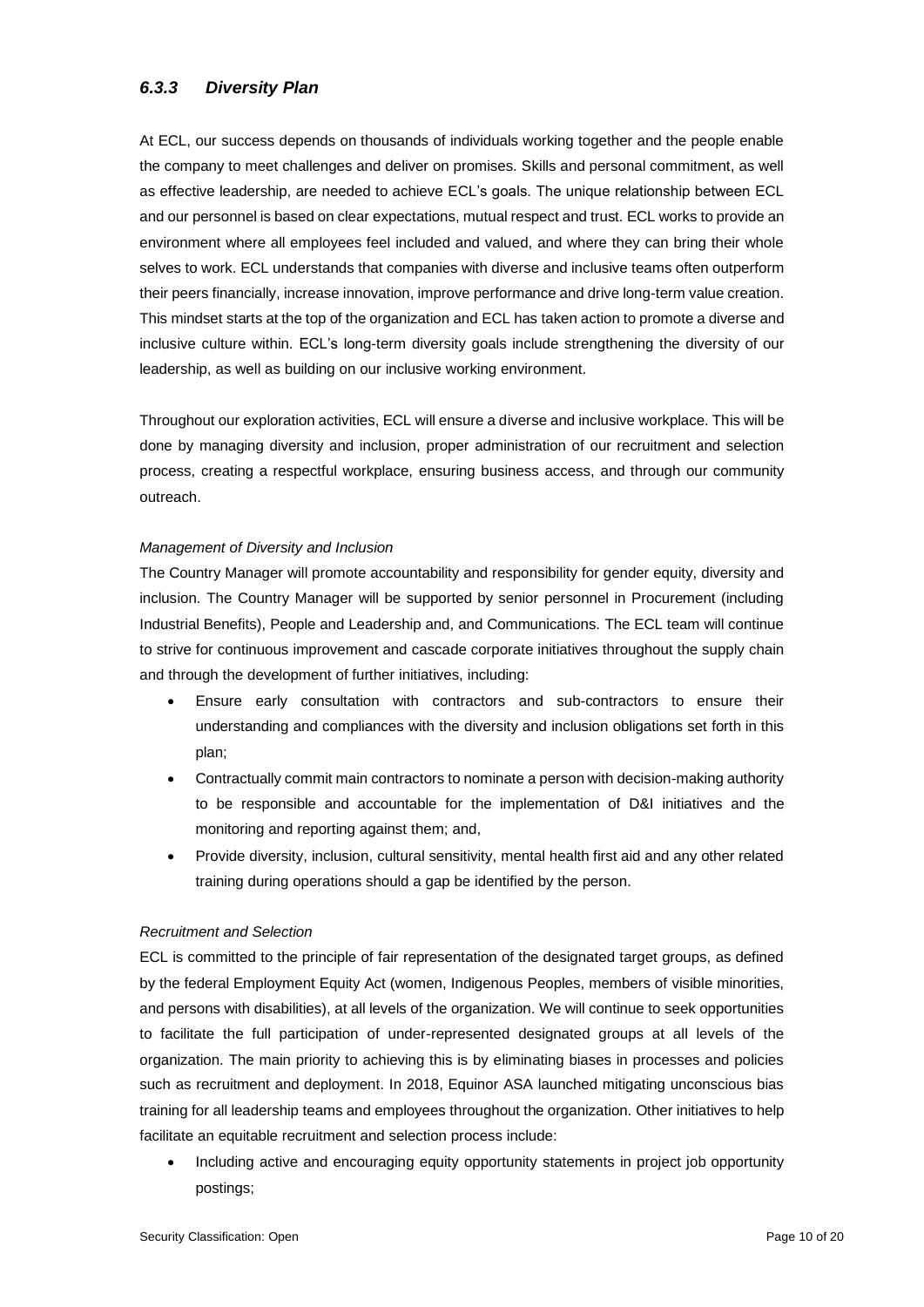- Complete targeted recruitment campaigns when necessary by communicating job opportunities through interest and advocacy groups;
- Aim for an equal 50/50 gender split for all co-op, internship, summer employment and new graduate positions and extend all opportunities to other qualified diversity group members; and,
- Ensure main contractors work with the Office to Advance Women Apprentice, Indigenous groups, and other advocacy groups to facilitate the employment and retention of designated groups

#### *Respectful Workplace, Work/Family Balance, and Inclusion*

At ECL, we aspire to provide an inclusive workplace where all individuals can share their perspectives, be themselves, develop and thrive in a safe working environment. This includes working actively to ensure that everyone has equal opportunities at ECL and that our facilities and equipment are inclusive and accommodating. We also do not tolerate any verbal or physical conduct that harasses others, disrupts others' work performance or creates a hostile work environment. This policy is outlined in the Equinor Book: "Respecting people: We are committed to providing a safe and secure environment for everyone working at our facilities and job sites. ECL's safety and security vision is zero harm. We provide an environment recognised for its equality and diversity, and we treat everyone with fairness, respect and dignity. We do not tolerate any discrimination or harassment of colleagues or others affected by our operations."

Along with the guiding principles of the Equinor Book, we will ensure a respectful and inclusive workplace throughout our exploration activities by:

- Ensuring contractors and their sub-contractors have appropriate polices for harassment and respectful workplace; and,
- Perform accessibility and accommodation audits on new drilling platforms and supply vessels;

#### *Business Access*

At ECL, we recognize the great contributions that our suppliers make to the success of our company. ECL will aim to be open and proactive about how we procure, goods and service requirements. Therefore, ECL will establish specific actions to increase business access for companies owned and operated by members of designated groups such as:

- Including proposed diversity initiatives as part of the review process for contract and purchasing opportunities;
- Maintain partnerships NOIA, NLOWE and other business-facing organizations to identify ways to support the encouragement and growth of diverse businesses; and,
- Continue to participate in supplier development sessions aimed at supporting companies owned and operated by members of designated groups such as the "Meet the Operators" session held at the NOIA conference or the "Meet the Buyer Event" Procurement Training for Indigenous Groups.

#### *Community Outreach*

Security Classification: Open **Page 11 of 20** Security Classification: Open **Page 11 of 20** At ECL, we aim to create lasting value for local communities though our business activities. Our contribution will extend beyond direct and indirect local employment, local procurement of goods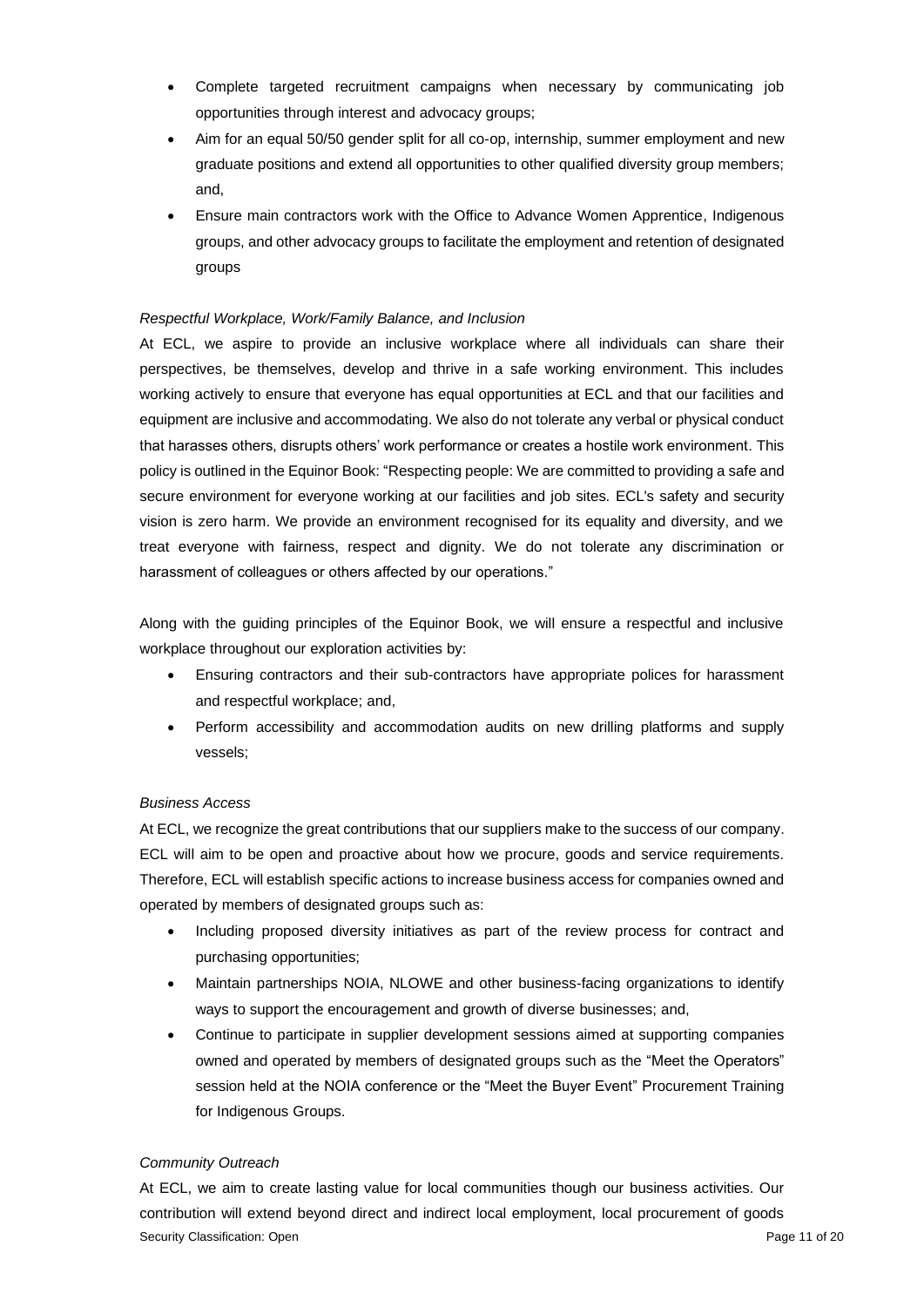and services, local infrastructure development and capacity building. This extension includes our commitment to community partnerships, social investments, investments in R&D and E&T, sponsorships and community outreach. Therefore, ECL 's strategy is to identify the partners and programs that are best aligned with our activities and focus support on initiatives that expand the talent pool. As an example, 2021 will mark the seventh year of ECL being a sponsor of Techsploration NL! We will continue to assess sponsorships and community outreach initiatives of this nature.

These requirements are cascaded to our contractors and within the supply chain through our contractor obligations set forth in the Canada-Newfoundland and Labrador Benefits Appendix (as amended from time to time) included in our official contracts.

<span id="page-10-0"></span>ECL will continue to monitor our diversity and inclusions initiatives and achievements and aim for continuous improvement in this area.

#### *6.3.4 Succession Planning*

ECL is committed to ensuring that an orderly succession plan is in place relative to its own workers and those of its suppliers and service providers for those positions for which a succession plan can be reasonably applied within the scope of ECL's activities. ECL will not pursue, nor require its service providers to pursue, succession plans which could adversely impact the safety of operations.

<span id="page-10-1"></span>ECL recognizes the value of the knowledge, skill and expertise transferred by its expatriate and mobile workforce, and it remains committed to offering employees development opportunities through mentoring and training to continue to build expertise and capacity for the local industry. ECL's succession planning will continue to focus on opportunities for residents of Newfoundland and Labrador. This is a holistic, long term view with the objective of sustained employment for Newfoundlanders and Labradorians in the future.

#### <span id="page-10-2"></span>**6.4 Industrial and Employment Principles**

#### *6.4.1 Industrial*

ECL will provide full and fair opportunity to suppliers and service providers in Newfoundland and Labrador and elsewhere in Canada to participate on a competitive basis in the supply of goods and services. In addition, where goods and services are competitive in terms of fair market price, quality, and delivery, ECL will give first consideration to personnel, support, and other services that can be provided from within Newfoundland and Labrador and to goods manufactured in Newfoundland and Labrador.

<span id="page-10-3"></span>ECL believes the capabilities and resources exist to carry out much of the work required for offshore development in Newfoundland and Labrador and other facilities in Canada.

# *6.4.2 Employment*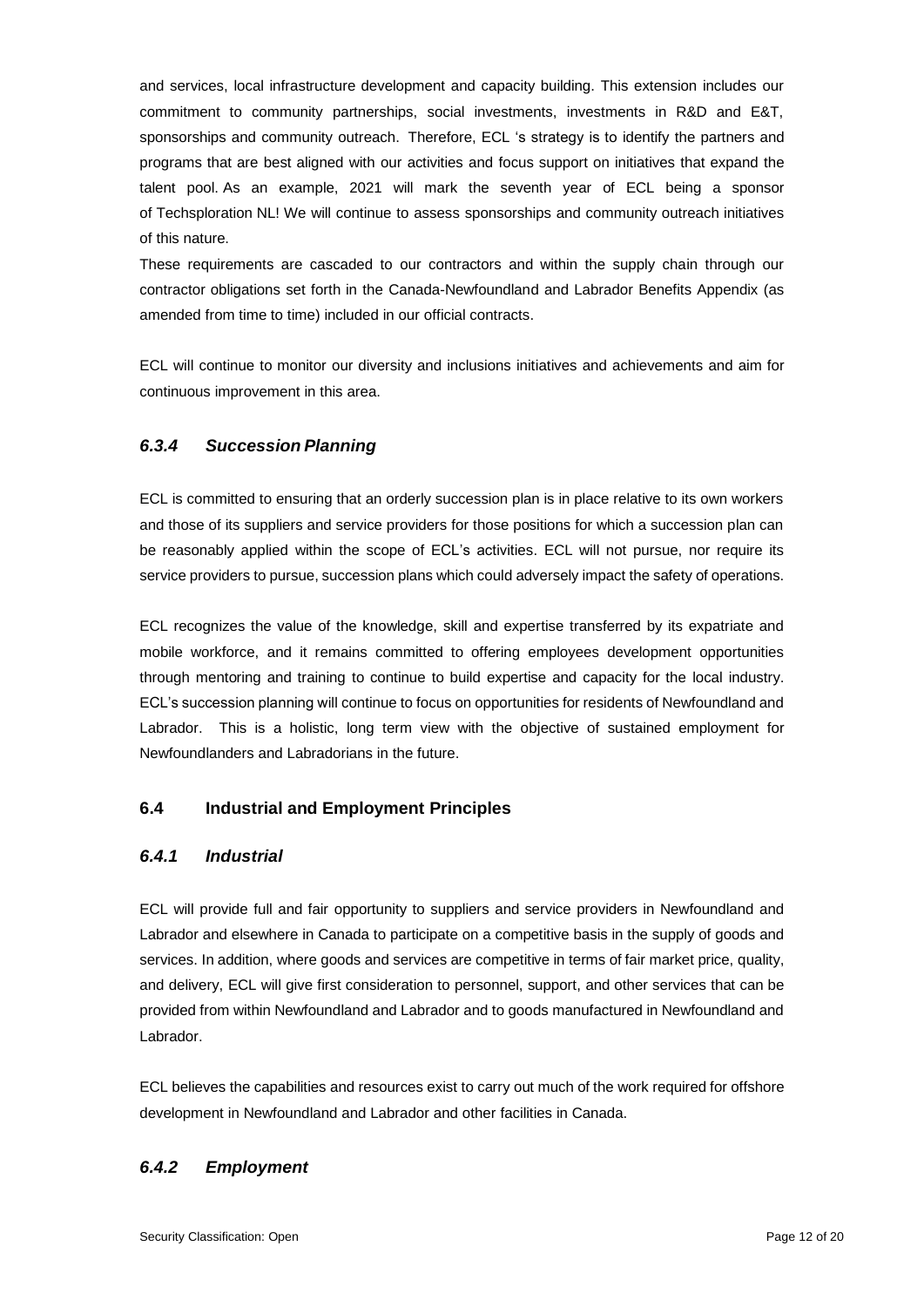<span id="page-11-0"></span>Many of the required skills for offshore operations are already resident or have been developed in Newfoundland and Labrador. While it is expected that some foreign workers will be employed during projects when specialized knowledge and experience is required and is not available through local workers and other Canadians, efforts will be made to utilize such non-Canadian workers to mentor and train local residents so that specialized knowledge may be gained locally.

## **7 Research and Development**

ECL has been participating in the NL based research community for over 20 years and recognizes that there is advanced capacity in:

- a large and diverse academic university with specialized and applicable research programs
- technical colleges focused on ocean technology
- world-class public sector labs including ice, wave and ocean basins (National Research Council Canada), flume tanks for model-testing (Marine Institute of Memorial University), Harsh Environment Research Facility (HERF) at Memorial University which has a combined ice tank and wind tunnel , and the Hibernia Enhanced Oil Recovery Lab
- ice engineering, geotechnical engineering, remote sensing and earth observation
- high resolution sonars for seabed and subsea mapping
- simulation capabilities including ship's bridge, lifeboat, helicopter, and remotely operated vehicles (ROVs)
- oceanographic and meteorological monitoring and forecasting
- environmental consulting companies focused in delivering baseline and effects studies
- airborne and marine radar systems development for ice and oil spill surveillance
- ROV and AUV development sensors and vehicles
- ocean instrumentation and communications infrastructure
- Joint Industry Program (JIP) project management group (PRNL Petroleum Research NL and Oceans Supercluster).

ECL has made considerable investments of time, expertise and money in the NL-based R&D community. To date these investments, include:

- establishing a local team focused on Research and Technology to address project specific challenges through research and development as well as participating in broader industry-wide initiatives;
- establishing a Research Chair in Reservoir Engineering with a financial contribution of \$1 million over 5 years. This program has resulted in the direct engagement of 37 students/ researchers. As of the end of 2019, nine (9) of these students have graduated, two at the doctorate level and seven (7) with master's degrees;
- establishment of the Step-up program with support from Research & Development Corporation (RDC). Equinor Canada invested \$5 million in private sector-led R&D in NL to address key technological gaps in harsh environment oil and gas development, specifically on remote sensing and subsea production systems.
	- Establishing a crowdsourcing competition developed by Equinor Canada and C-CORE using a web-based platform Kaggle to investigate the use of machine learning to discern between ships and icebergs in satellite images. The algorithms obtained through the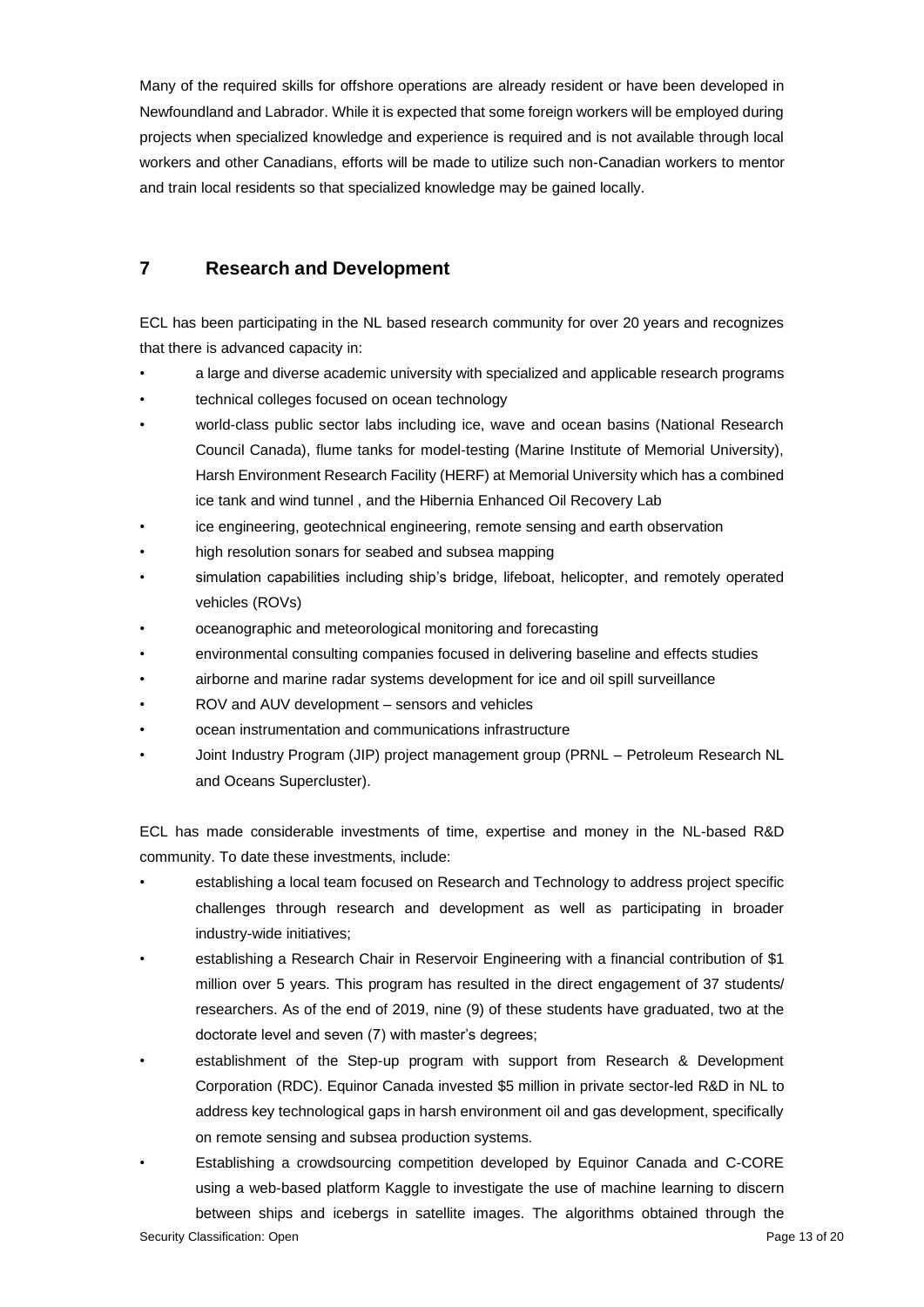competition were then operationalized for use by C-CORE satellite analysis processes to characterize icebergs offshore Newfoundland and the Barents Sea.

• Offshore Newfoundland and Labrador Research Expedition, this expedition was sponsored by Equinor Canada and RDC, and conducted by Arctic Net on board the Canadian research icebreaker CCGS Amundsen during the winter of 2015. A team of 40 Newfoundland and Labrador, Canadian and international scientists and researchers studied the meteorological, sea ice, iceberg and environmental conditions offshore NL.

• Glacial Ice Impact Loads on Floaters Joint Industry Partnership (JIP) with C-CORE and DNV-GL. The main purpose of this initiative is to better model the ice structure interaction process to reduce uncertainty with respect to design of offshore floating structures against iceberg loads.

• Active participation in Petroleum Research Newfoundland and Labrador (PRNL), which includes activities within Canada's Ocean Supercluster.

ECL is committed to continue to conducting and supporting initiatives in Newfoundland and Labrador related to research and development (R&D) and fostering education and training that will facilitate the growth of the petroleum industry in Newfoundland and Labrador as well as ECL's current and future activities.

Having a technological edge, resulting from R&D investments, is crucial for ECL to meet its international growth ambitions and is a key component to its growth strategy in Newfoundland and Labrador. Innovation and ideas need to flourish. It is ECL's intention to continue to play a key role in contributing to and strengthening Newfoundland and Labrador's R&D capacity. Ongoing R&D activities are currently being conducted by the National Research Council of Canada, C-CORE, Petroleum Research Newfoundland and Labrador (PRNL), Canada's Ocean SuperCluster and others, in projects relevant to exploration and development in the Newfoundland and Labrador offshore. Details on these investments will be provided in Equinor's Annual Benefits Reports.

#### <span id="page-12-0"></span>**8 Education and Training**

As well as its employees and consultants, ECL requires that its suppliers and service providers achieve and maintain appropriate technical and professional training in areas such as offshore survival, general health, environmental and safety, well control and other drilling operations, emergency response, firefighting, waste management, and such other training that may be required by regulatory agencies. ECL and its suppliers will provide timely notification of opportunities and the required training and will monitor any training gaps that may occur amongst qualified NL resident candidates. ECL will aim to develop programs to address minor gaps as they are identified.

ECL will provide assistance to government agencies and to private and public training institutions in identifying and developing suitable pre-employment training programs.

ECL recognizes that technical and skills training are critical to its long-term success and that of the industry and provide incentives for innovation throughout its organization. Local initiatives include participation in co-operative education programs at Memorial University, such as the following: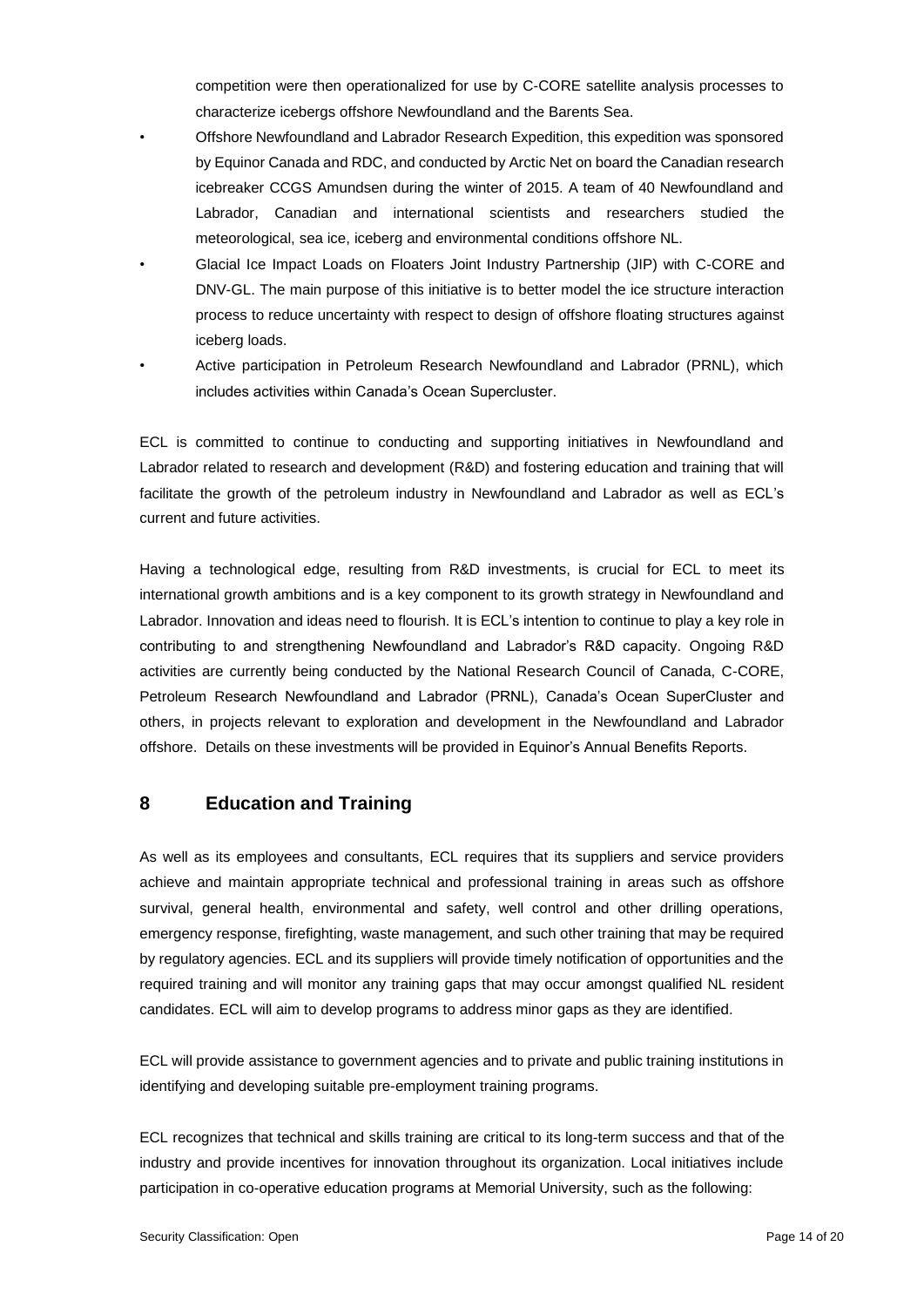- On-going engagement of engineering students in St. John's (2002 to present)
- On-going engagement of business students in St. John's (2010 to present)
- On-going engagement of geoscience students in St. John's (2012 to present)
- Equinor ASA offers students the opportunity to participate in its international graduate program. This provides students of varying disciplines with great international oil and gas experience. Through this program we have been able to attract Memorial graduates to return home and take up permanent employment in NL making a long-term commitment to the local community.

<span id="page-13-0"></span>As opportunities come available ECL will work with Memorial and other local educational institutions as required to advertise internship and graduate vacancies. ECL will continue to provide direct funding for such initiatives over the time period addressed by this Benefits Plan.

## **9 Technology Transfer**

Technology transfer is an important component of a Canada-Newfoundland and Labrador Benefits Plan. ECL supports and encourages initiatives in this area to the extent possible subject only to confidentiality obligations.

Equinor ASA is a leading offshore oil and gas operator with a base in the Norwegian sector of the North Sea from which it has developed expertise in small field development, subsea technology, and harsh environment operations. This expertise is ideally suited for operations in the Newfoundland offshore. Additionally, at its global research centres in Trondheim, Bergen and Porsgrunn (Norway), Equinor ASA carries R&D activities in several areas of technology development related to the oil and gas industry.

To facilitate the transfer of technology and know-how to Canada and in particular Newfoundland and Labrador, ECL will utilize its experts to assist operators and the local R&D community in developing and guiding local R&D and education and training initiatives.

To the extent possible under existing confidentiality obligations, ECL will share its experience, expertise, ideas and recommendations with respect to technology developments that have the potential to benefit local suppliers and enhance their competitiveness.

Many offshore oil and gas suppliers and service providers have alliances and joint ventures with foreign firms to afford access to leading and new technology and techniques. ECL will encourage its vendors to seek such opportunities and to make such arrangements to bring new technologies for the benefit of the local offshore oil and gas industry.

<span id="page-13-1"></span>ECL will continue to provide direct funding for such initiatives over the time period addressed by this Benefits Plan.

# **10 Community Support**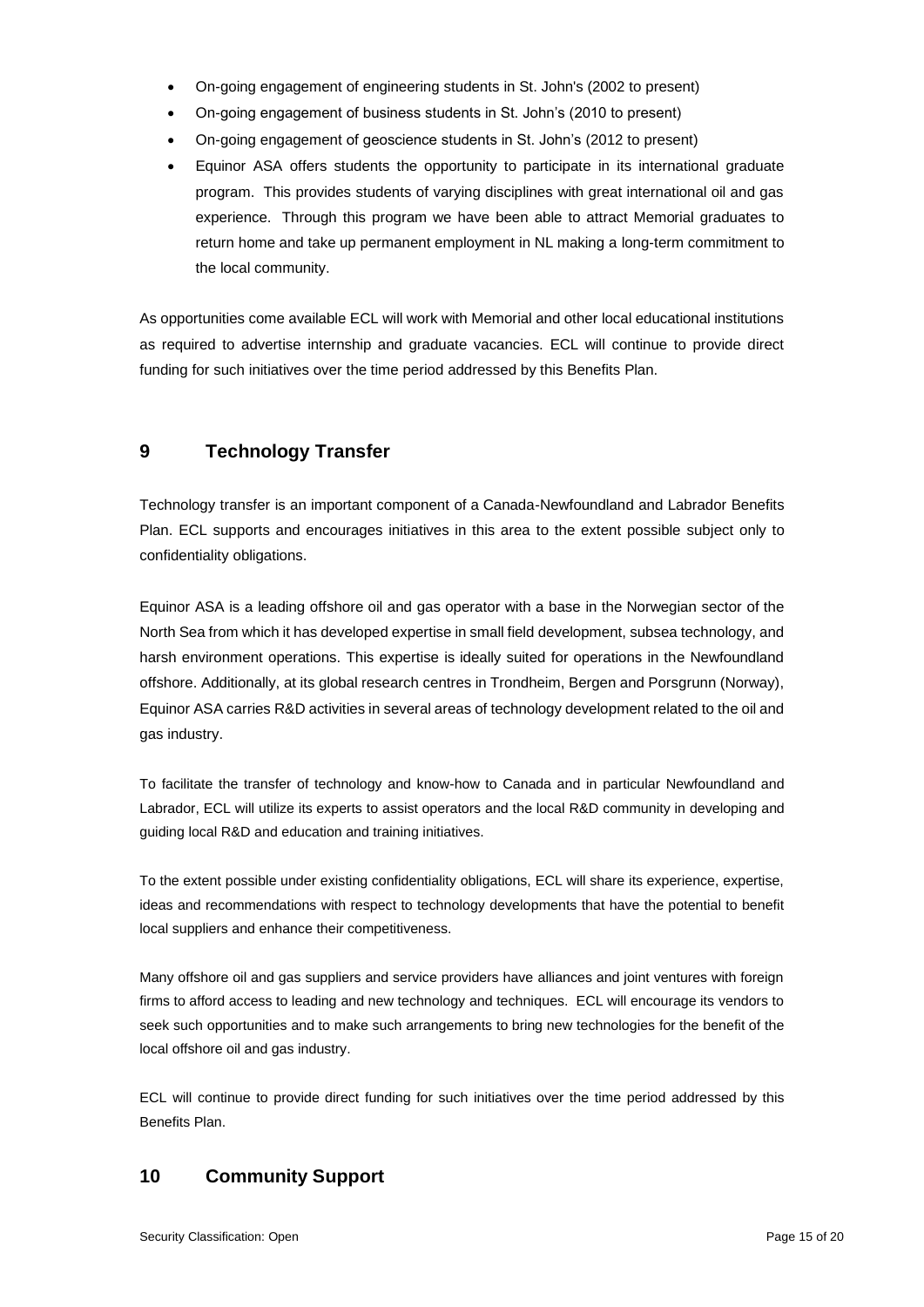For more than 20 years, ECL has been part of the community, providing funding to organizations that have made a significant contribution to the betterment of the community, including youth development, arts and culture, and initiatives to promote opportunities for women, environmental stewardship, and education and training. Our annual community contributions are provided in ECL's Benefits Report.

ECL will continue to provide direct funding for such initiatives over the duration of this Benefits Plan. The basis for such contributions includes

- to contribute to the quality of life in Newfoundland and Labrador
- to support business and community leaders address local challenges and deficiencies
- to increase ECL's public profile and to strengthen its reputation
- to recognize and support volunteer activities by ECL employees

<span id="page-14-0"></span>As in the past, ECL will continue to support local community groups in science, technology, engineering and maths (STEM); arts and culture; recreation; as well as community services, education, and training.

## <span id="page-14-1"></span>**11 Procurement**

#### **11.1 Principles and Processes**

The Accord requires that offshore oil and gas project's policies and procedures embody the commitment to carry out the program in the spirit of the Accord Acts. For ECL this means:

- Newfoundland and Labrador and Canadian firms have full and fair opportunity to participate in the supply of goods and services.
- Goods manufactured in and services provided from Newfoundland and Labrador are given first consideration where they are competitive in terms of fair market price, quality, and delivery.
- Key functions will be performed in Newfoundland and Labrador Procurement decision-making authority, consistent with normal corporate business practices, will reside in the St. John's, Newfoundland and Labrador office. This rationale is based on the premise that the presence of appropriate levels of procurement management decision making and the performance of key functions from a local office will assist in focusing on local and regional benefits issues, increase understanding of local capabilities and increase sensitivity to local concerns. A detailed list of key personnel by work location and residency will be provided on a per program bases via the Benefits Supplement.
- Identification in bids of Newfoundland and Labrador participation ECL will require bidders to fully disclose information relevant to Newfoundland and Labrador benefits content, including:
	- $\circ$  The nature of the arrangements among the participants in the bid, including the respective shares of equity in the consortium.
	- $\circ$  The share and nature of the work to be carried out by each of the participants in the bid.
	- o The nature of arrangements for the transfer of technology.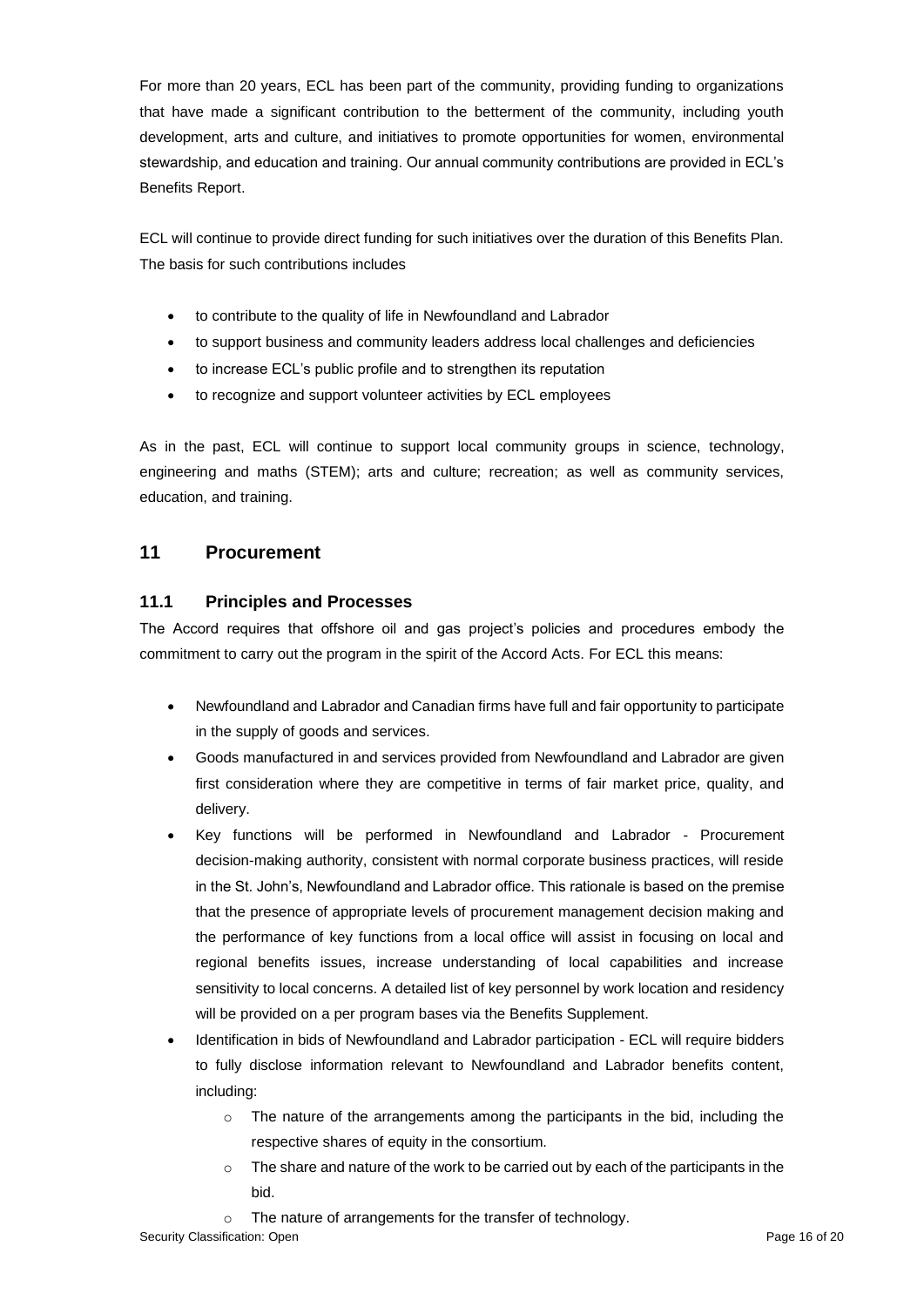- Goods and services on "Best Value Basis" For the company's offshore programs, goods and services will be acquired on a "Best Value Basis". Local industry will be encouraged to strive to provide goods and services that will compete effectively in a global marketplace. SCL's evaluation criteria for determining best value are consistent with those for assessing the relative competitiveness of goods and services outlined in the Accord Acts. The total best overall value is based on consideration of commerciality, delivery, schedule, quality, and technical matters, assurance of supply, preservation of the health and safety of personnel, and protection of the environment. Benefits information collected throughout this process will be used to provide first consideration to the bidder providing the most local benefit in instances where best overall value is similar across multiple bidders. In such a situation, the bidder providing the highest local benefit will be awarded an agreement.
- ECL will not use Global Frame Agreements to forego its obligations under the Accord Acts and, as such, two processes can be used. In the first, an Expression of Interest will be issued, and it is determined that competition exists. A competitive process would then be undertaken which evaluates the goods and services on a "Best Value Basis" with the award going to the company which provides "Best Value". In the event that this company holds a Global Frame Agreement, it is only after success in this local process that the Global Frame Agreement can be used. In the second scenario, an Expression of Interest is issued, and it is determined that no NL/Canadian capacity exists or that the only NL/Canadian capacity is a single company who holds a Global Frame Agreement. In that case, the Global Frame Agreement may be used.
- Where possible, ECL will size scopes of work such that that do not limit local competition. Such consideration will be based on understanding of the abilities of the local market to supply goods and services required.
- ECL will provide early identification of opportunities for the supply of goods and services required for the program, work with governments and industry organizations to jointly identify potential Newfoundland and Labrador suppliers of such required goods and services and provide debriefings consistent with CAPP's Industry Recommended Practice document entitled Atlantic Canada Offshore Petroleum Industry – Supply Chain Management to unsuccessful suppliers, as appropriate, when requested.
- ECL will ensure qualified Newfoundland and Labrador fabrication and construction yards are provided a full and fair opportunity to bid on work to encourage the use of Newfoundland and Labrador and Canadian infrastructure.
- <span id="page-15-0"></span>• To ensure that the concept of full and fair opportunity is extended to all potential suppliers, ECL requires its contractors and subcontractors also comply with the commitments and provide full and fair opportunity to Canadians including Newfoundland and Labrador manufacturers, consultants, contractors, and service companies to participate on a competitive basis in the supply of goods and services.

## <span id="page-15-1"></span>**12 Procurement and Benefits Management**

#### **12.1 Coordination**

ECL'S major contracting and procurement activities will be executed by personnel in its St. John's offices, in consultation with other Equinor offices. This effort will be directed and coordinated by Head of Procurement, Canada who will ensure the following: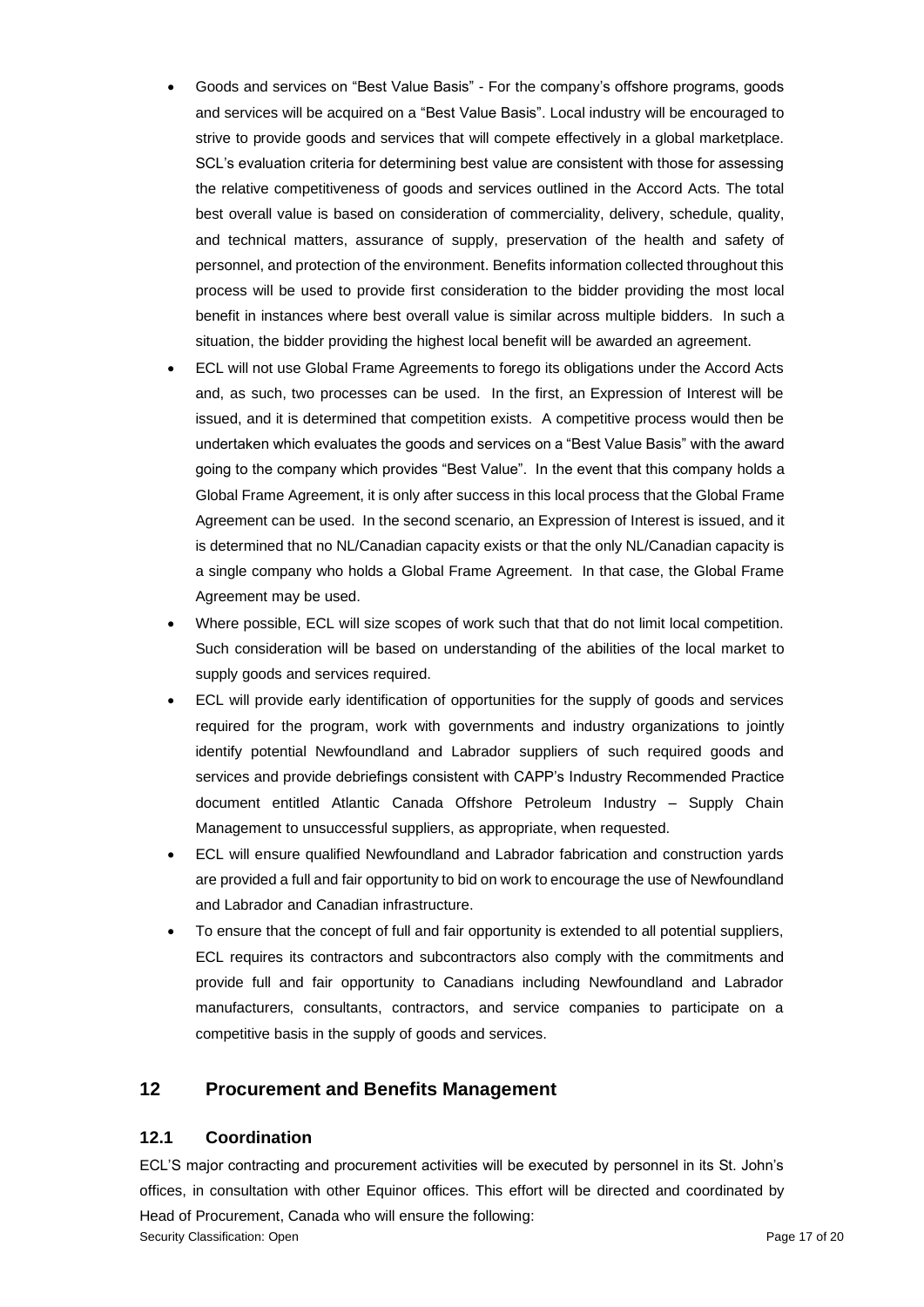- Formal communication between the C-NLOPB and ECL and its suppliers
- Adherence to the objectives, principles and undertakings of this Benefit Plan
- Proper monitoring of both ECL and supplier benefits requirements
- <span id="page-16-0"></span>• Submission of benefits data in accordance with Benefits Plan commitments
- Submission of a Benefits Plan Supplement for each offshore operation requiring authorization from the C-NLOPB

#### **12.2 Vendor Participation**

To achieve the objectives of this Benefits Plan ECL has relied on the support of its suppliers and service providers. To achieve this ECL has and will continue to include policy statements and reporting forms in its request for quote packages and contracts to ensure its vendors are aware of ECL's commitments and to facilitate effective data collection and reporting. In this manner, ECL will ensure that its suppliers and service providers comply with principles and objectives of this Benefit Plan.

ECL includes a general statement in all EOIs issued as per the below:

*Contractor must comply with the provisions of Section 45 of the Canada-Newfoundland Atlantic Accord Implementation Act; to provide "full and fair opportunity to participate on a competitive basis" to Newfoundland, Labrador and Canadian contractors. The Accord Acts further require that within this context of full and fair opportunity, First Consideration be given to goods manufactured in, and services provided from within, the Province of Newfoundland and Labrador where those goods and services are competitive. Section 45(3)(b) of the Accord Acts also states that individual's resident in the Province shall be given First Consideration for training and employment. Contractor will be expected to review all positions and provide employment to residents of Newfoundland and*  Labrador when they are qualified, and the technical quality or safety of operations is not *compromised*.

<span id="page-16-1"></span>ECL also includes the CANADA-NEWFOUNDLAND AND LABRADOR BENEFITS APPENDIX (as amended from time to time) in relevant executed contracts.

#### **12.3 Supplier Development**

<span id="page-16-2"></span>ECL will work with governments and industry organizations to improve Newfoundland and Labrador supply capability by providing information about the program requirements and specifications in a timely manner, including briefings with NOIA, using NOIA Daily Bulletins and BIDS networks to communicate contracting opportunities to the public. ECL will also encourage the establishment of new suppliers in Newfoundland and Labrador and the formation of appropriate alliances involving Newfoundland and Labrador firms, where such alliances enhance the ability to compete for the work.

#### **12.4 Compliance**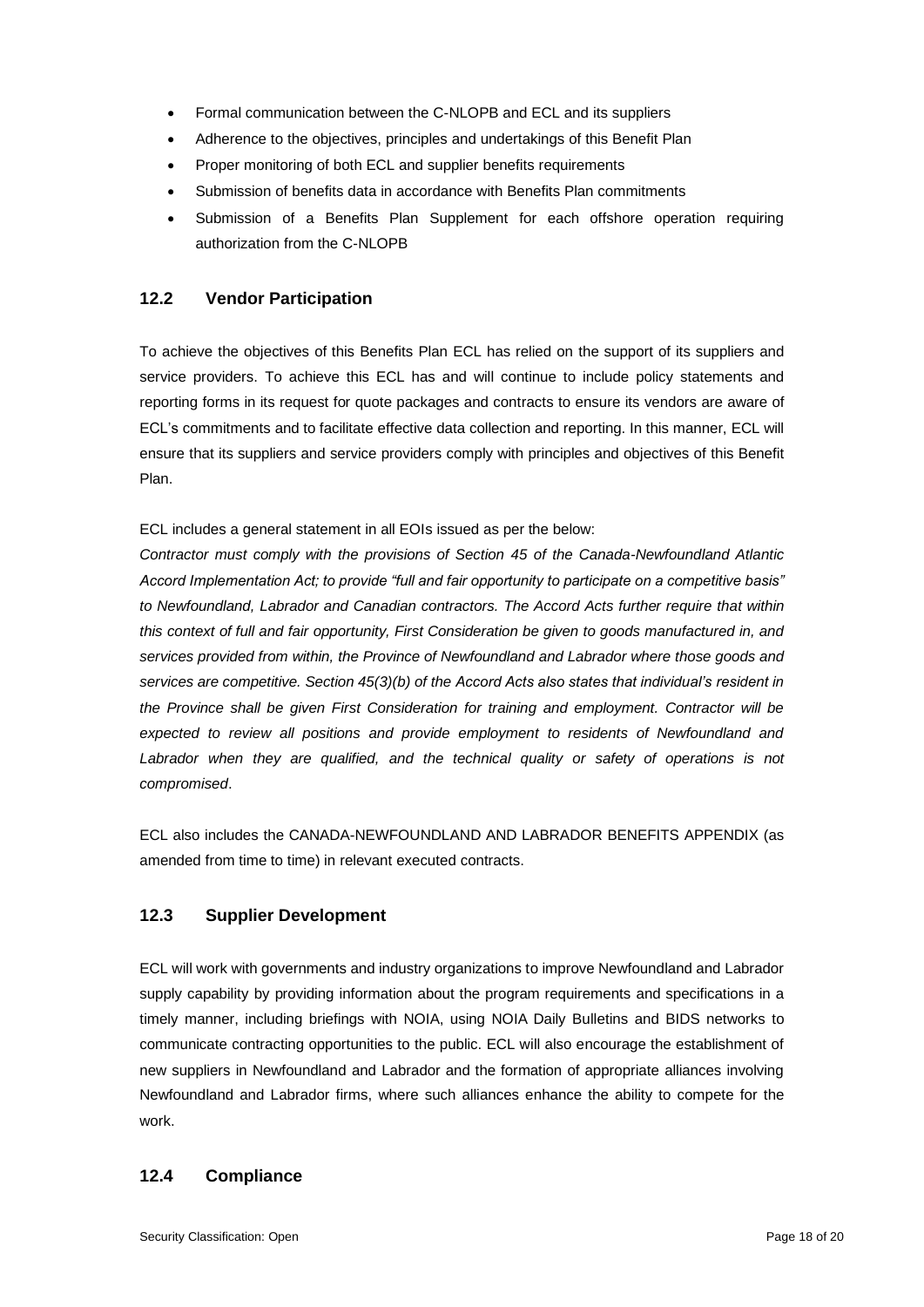<span id="page-17-0"></span>ECL has systems in place to receive, document, and monitor the main elements of benefits information and will ensure its contractors do so as well.

#### **12.5 Notices and Reports to C-NLOPB**

For the following requirements with an estimated total value of \$100,000 or more, or for other items specifically identified by C-NLOPB, ECL will provide written notification of EOI and lists of bidders:

- o Drilling rigs and seismic survey vessels
- o Service / supply / support vessels
- ECL will provide written contract award notification, as specifically requested by C-NLOPB.
- ECL will provide written responses to such notices at the earliest opportunity generally in accordance with the Benefits Plan C-NLOPB Benefits Plan Guidelines (Draft): reporting requirements.
- ECL will continue to submit an annual benefits report every year that will include the following:
	- $\circ$  a synopsis of activity during the year, including project progress, milestones, and benefits achievements;
	- $\circ$  a description of any specific initiatives, such as supplier development, technology transfer, training programs, succession of Newfoundland and Labrador residents and other Canadian residents into senior positions etc.;
	- $\circ$  For drilling programs, a summary of project expenditures; and a summary of persons employed for the project, classified by residency status
- Where requested, ECL will provide requested information should complaints be directed to the C-NLOPB regarding employment or procurement practices. ECL will endeavour to provide all necessary information, provided such information is not commercially or personally sensitive.